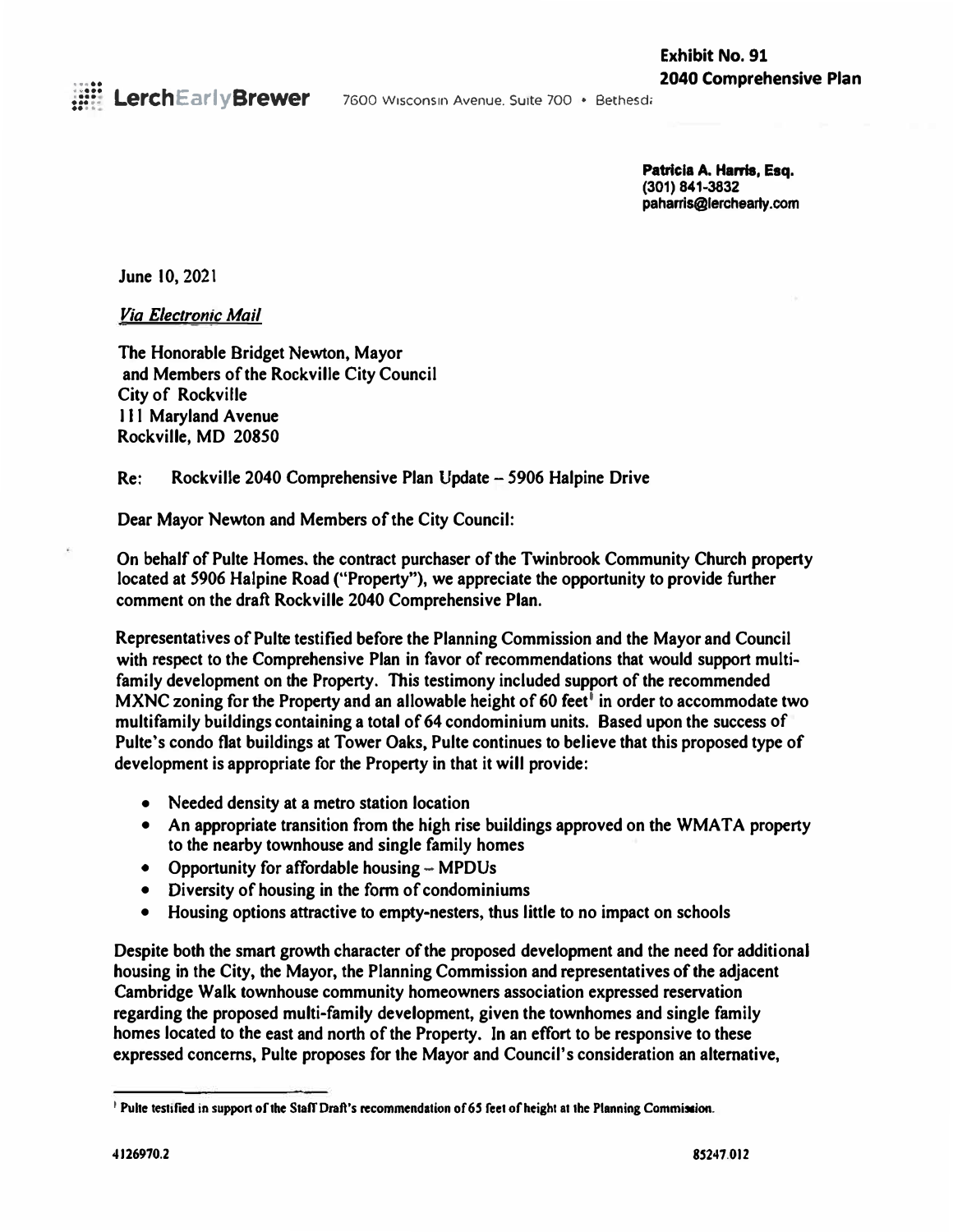**lower density residential program for the Property. This program involves a "two-over-two" residential building type that would read as townhouses, with each "townhouse" containing two two-story stacked residential units. The maximum height of the structure would be 45 feet and the density would be 40 percent less than the originally proposed multi-family project- 38 units instead of 64 units. Pulte understands that the Mayor and Council may find this less intensive program to be more in keeping with the building form of the adjacent townhouses than the previously proposed multi-family building.** 

**Importantly, while the proposed two-over-two building form may be detennined to be appropriate for the Property, it does not appear that the MXNC Zone contemplated this building type at the time the MXNC Zone was established. As a result. the current development standards of the MXNC Zone relating to setbacks and layback slope would need to be modified in order** *to* **accommodate the proposed building type.** 

**More specifically, the MXNC Zone requires a setback equal to the height of the building when abutting residential land. In the case of the proposed use, this would require a** *45* **foot side setback - an overly excessive distance given the proposed building type. In comparison, the setback in the RMD JO and 15 zones, with respective heights of 35 and 40 feet, is only** *25* **feet. Accordingly, we would request that the MXNC development standards be revised to provide for a comparable setback of 25 feet adjacent to residential land when building heights do not exceed**  *4S* **feet. In addition to the overly onerous existing setback requirement, compliance with the Zoning Code's 30 degree layback slope provision would require that the building be setback 78**  feet from the adjacent Cambridge Walk townhouse community – clearly an unintended result **given the building type, and a distance that would make such development infeasible. We would request that the lay back slope provisions be revised to address this unintended result.** 

**If the Mayor and Council determines that the recommendations of the Comprehensive Plan should support the two-over-two program, we respectfully request that language be added to the Comprehensive Plan acknowledging that the existing development standards of the MXNC Zone relating to setbacks and the layback slope will need to be modified to accommodate such development. In this regard and for your convenience, we have attached proposed recommended language.** 

**We appreciate this additional opportunity to comment on the Comprehensive Plan. As indicated, we continue to believe that smart growth principles and the need for additional housing in the City finnly support multi-family development up to 60 feet on the Property. We also recognize however that the majority of the Mayor and Council may not share this position and thus Pulte has proposed as an alternative, the two-over-two building type for your consideration and support.** 

Sincerely.

� **Patricia A. Harris**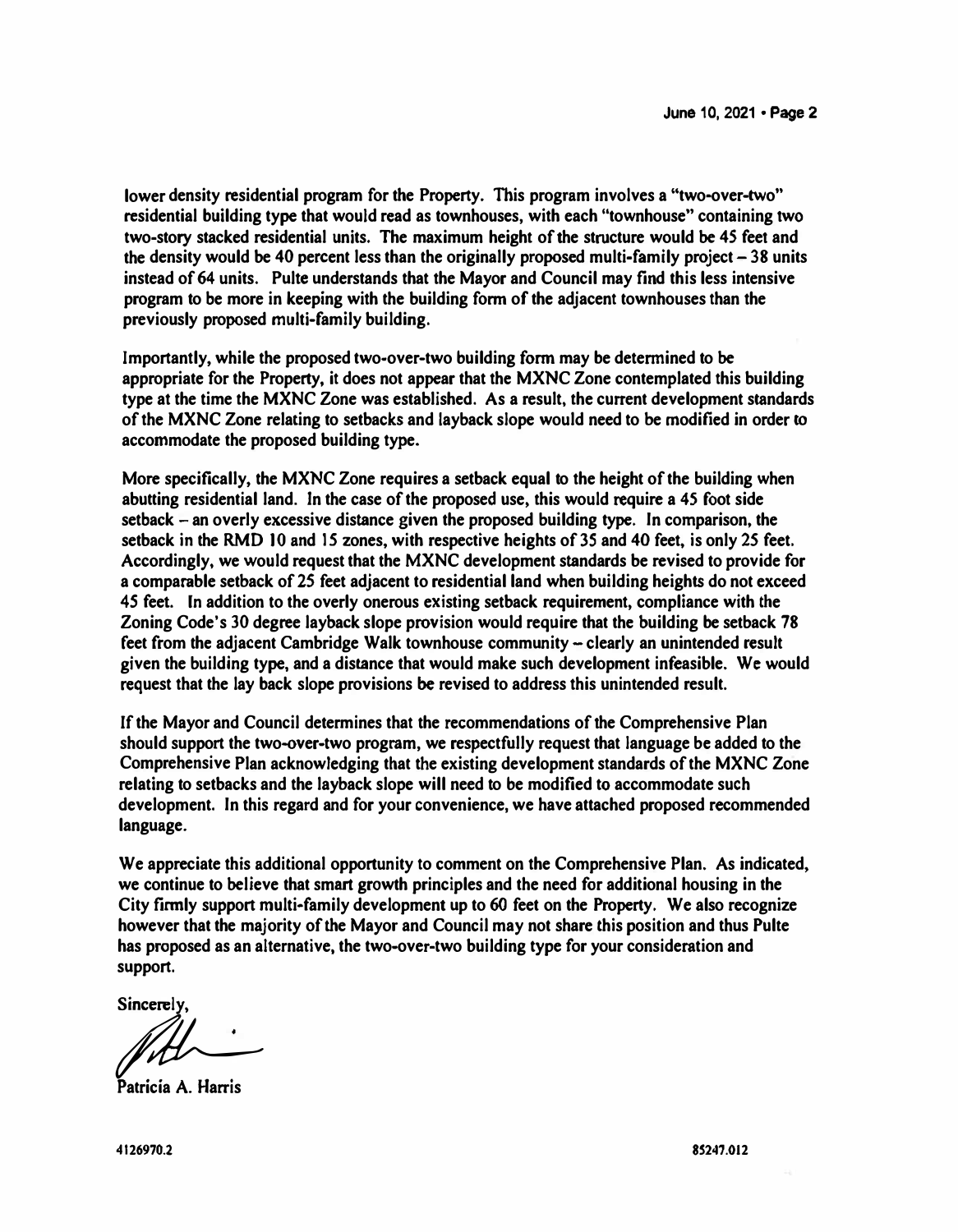**June 10, 2021 • Page 3** 

**cc: Mr. David DeMarco Mr. David Levy Ms. Andrea Gilles** 

۰.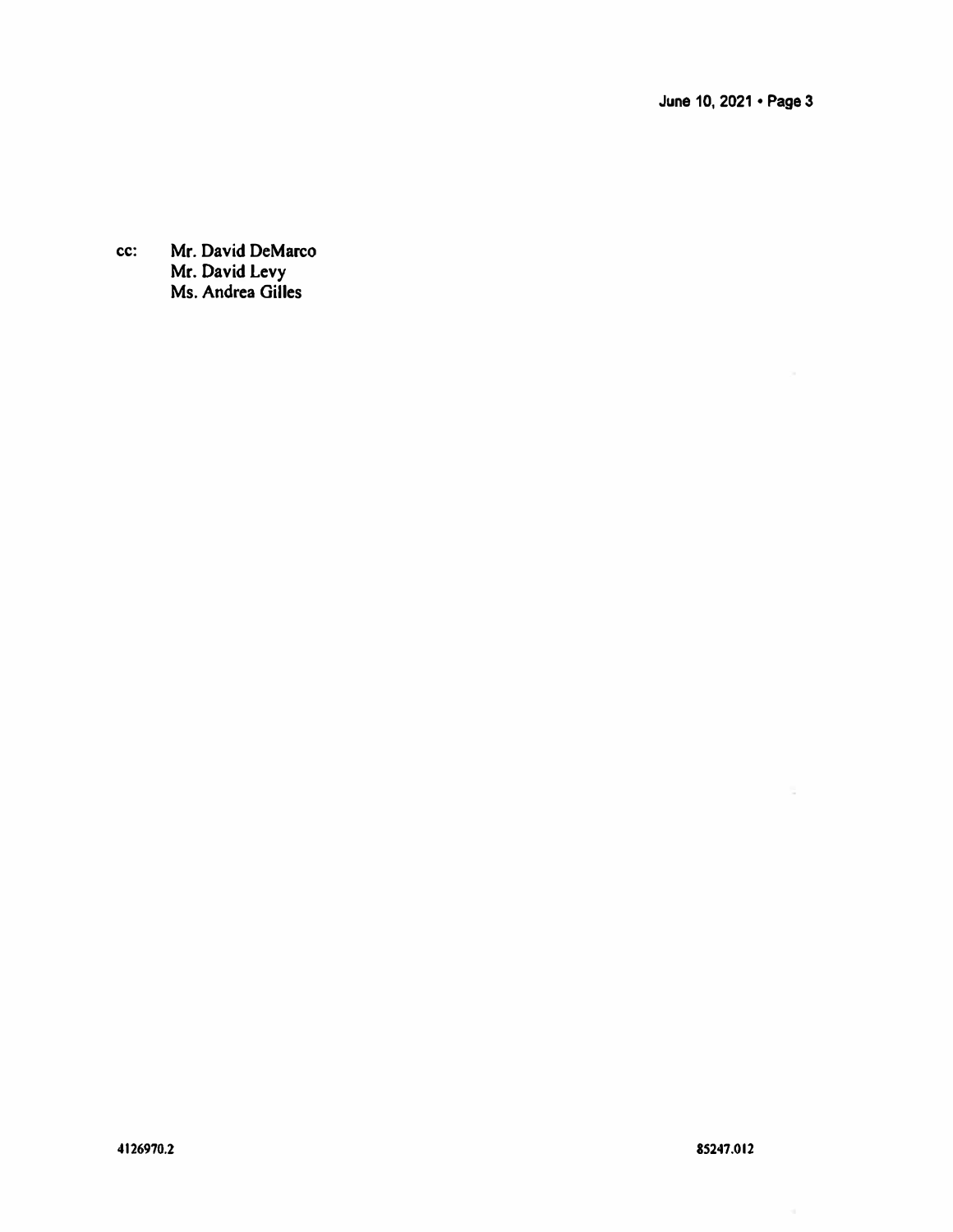

**Recommended Language Rockville Comprehensive Plan Planning Area 8, Page 333-4** 

**AREA9 5906 Halplne Road** 

**This property is used as a church and daycare. During Rockville 2040, the possibility of redevelopment of the site to a residential project was raised by the property owner, Twinbrook Community Church.** 

### **Land Use Policy Map**

**The area is planned for a range of residential development with the RF (Residential Flexible) land use designation, though the existing church and daycare use are also allowed under this designation.** 

### **Zoning Recommendation**

**Rezone the property from R-60 (Single Unit Detached Dwelling) to MXNC (Mixed-Use Neighborhood Commercial) to allow for attached residential or multi-unit residential development and ancillary commercial uses. A church and/or daycare is allowed in both zones. Modify the existing MXNC development standards to provide for a 25 foot setback adjacent to residential land when heights do not exceed 45 feet and eliminate the layback slope requirements in order to allow for modest development in the MXNC zone.** 

### **Urban Design Recommendations**

**Allow a maximum height of up to 45 feet as an urban infill project within a quarter-mile of a high frequency transit station, the Twinbrook transit station. Any redevelopment of the property should provide a sensitive transition to the adjacent and confronting residential uses through height step-downs, massing articulation, and landscaping. Established forest conservation areas adjacent to this property should be protected.**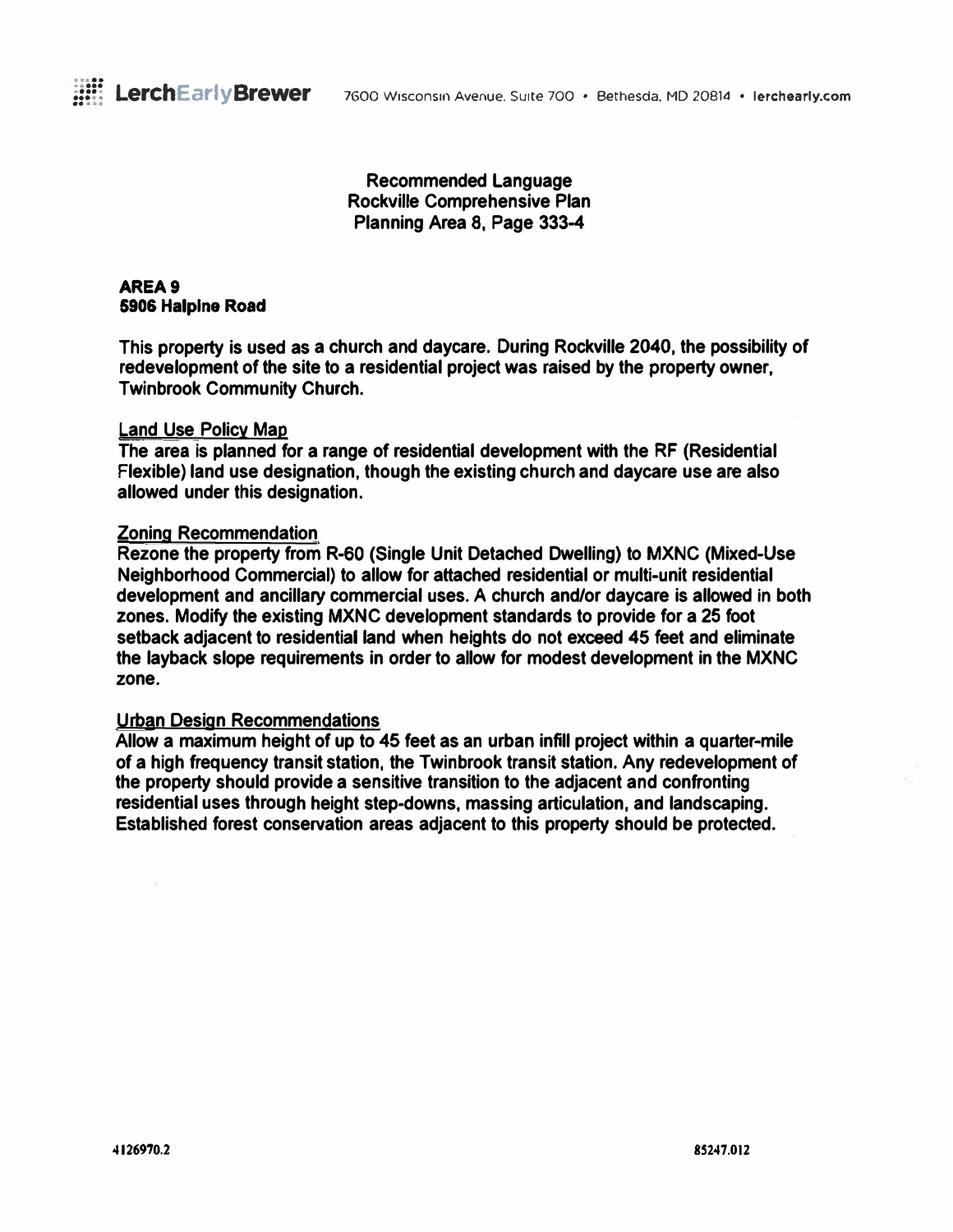**From: Sent: To: Cc: Subject:** 

**Stephen Wang <wang@stephen.tw> Friday, June 18, 2021 4:03 PM mayorcouncil Hyunjin Chelsey Cho Comment on Draft Comprehensive Plan Update** 

**Madam Mayor and Members of the Council:** 

**Thank you for the opportunity to comment on the draft comprehensive plan update.** 

**As residents of Planning Area 9, we are writing in support of increasing the walkability of our city, particularly along Rockville Pike. While we appreciate the city's efforts to revamp the Pike to be more friendly to pedestrians and cyclists, the 2016 Rockville Pike Neighborhood Plan's suggested 10 to 12 lanes for cars, in addition to two sets of two-way bicycle lanes, is excessive and hostile to pedestrians. Any plans to revamp the Pike should not increase the amount of space allotted to cars. In fact, adding more lanes only encourages drivers to speed through the Pike even more quickly than they already do, increasing the danger for pedestrians in an area where many walk to and from businesses, Metro stations, and bus stops.** 

**To provide a brief example, every day we see young children and parents with strollers walking around our neighborhood and along Rockville Pike to visit stores and restaurants in Congressional Plaza. As development progresses adjacent to the Twinbrook Metro Station, many of these young families, including ours, will cross Rockville Pike more often to patronize new businesses. Crossing the eight lanes of the Pike can be somewhat daunting, if not unsafe, especially at night. It is difficult to imagine that crossing even more lanes with young children, during a brief walking signal, would be an improvement.** 

**We hope that Rockville can continue its growth as a vibrant community with more mixed-use development, higher density, more pedestrian-friendly areas, and greater use of public transit. By expanding the size of Rockville Pike, the city, we believe, would be thwarting its own efforts to encourage sustainable growth and development.** 

**This is not to say that there shouldn't be changes to Rockville Pike. We believe, for example, that requiring separation between sidewalks and roadways along the Pike would go a long way towards improving pedestrian safety. However, we urge the Mayor and Council to ensure that any changes will actually improve the safety, walkability, and character of the neighborhoods around Rockville Pike, especially in our neighborhood in Planning Area 9 adjacent to the busiest commercial corridor of the city.** 

**Respectfully submitted,** 

**Stephen Wang and Hyunjin Cho 1315 Templeton Place**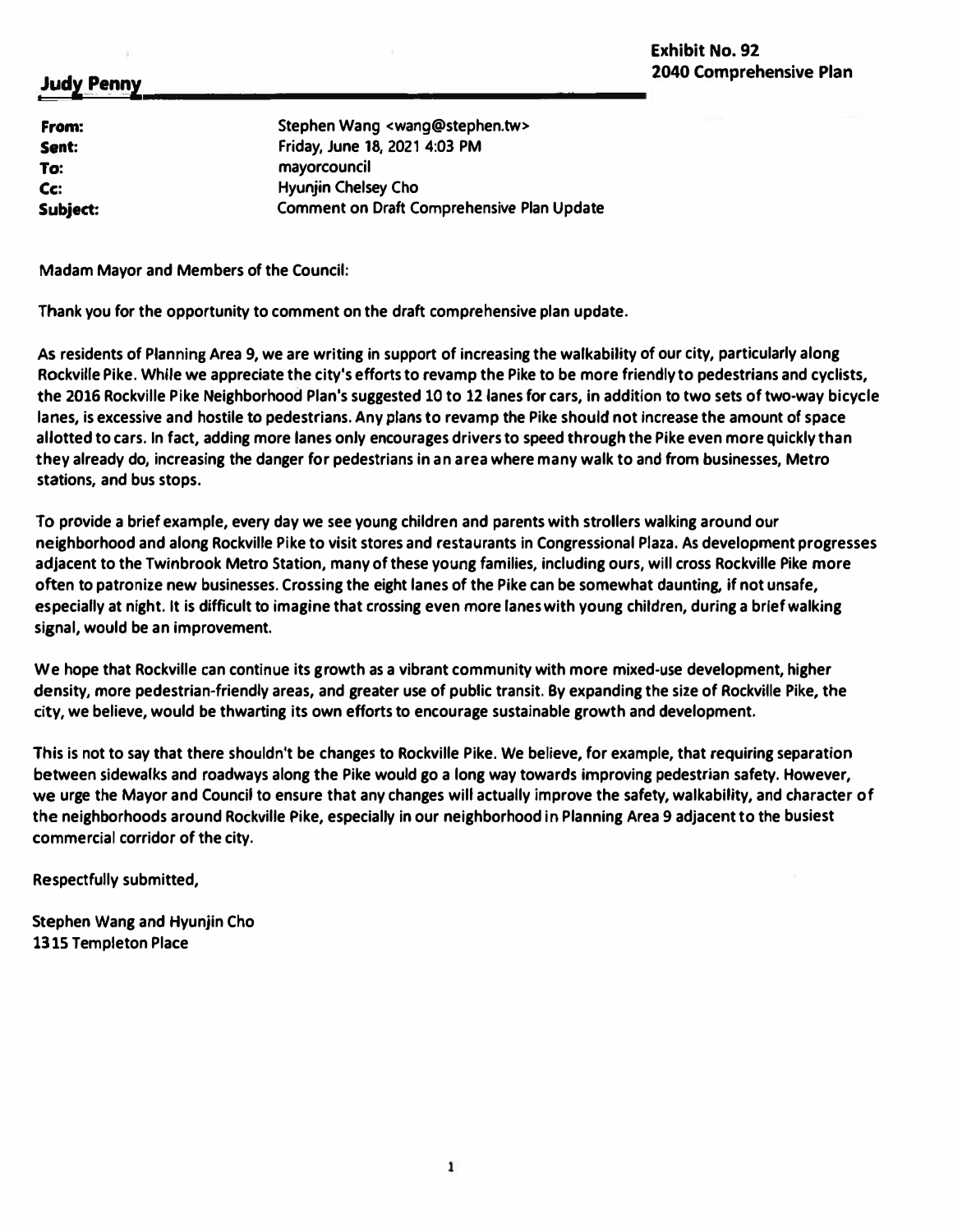| From:    | Samuel Deutsch <sideutsc@usc.edu></sideutsc@usc.edu>     |
|----------|----------------------------------------------------------|
| Sent:    | Friday, June 18, 2021 11:55 AM                           |
| To:      | mayorcouncil                                             |
| Subject: | Comment on the ROCKVILLE 2040: COMPREHENSIVE PLAN UPDATE |

**Dear Rockville Mayor and Council,** 

**My name is Sam Deutsch, and I grew up in Montgomery county and went to Richard Montgomery High School (class of 20131). After going to USC for college and spending the past eight years on the West Coast, I have just returned to Montgomery County.** 

**I am writing to express my support for the comprehensive plan updates to make Rockville more dense, more walkable, and more transit/bike friendly. Specifically, I support legalizing much denser housing near the metro station, which would allow for people to live sustainable, car-free lifestyles. I didn't have a driver's license in high school and enjoyed the transit connectivity of the Rockville area, one of the city's unique advantages. In addition, the city should move to abolish parking minimums, as there is an overwhelming body of academic research showing that parking minimums increase rents, reduce affordability, increase carbon emissions, and create more congestion by incentivizing car ownership.** 

**Furthermore, I specifically support plans to better connect the metro station with Rockville town center, as I remember many scary walks across 355 to get to bus stops or the metro.** 

**After living in San Francisco and Los Angeles, I have witnessed first-hand the horrors of low-density, car-centric sprawl. have been stuck with inadequate transit, hit by a car in an unprotected bike lane, and forced to pay exorbitant rents that are far more expensive than what can be found in Rockville due to the poor, NIMBY land-use policies in California. I hope that Rockville and Montgomery County as a whole will embrace growth, rather than trying to fight it, which means legalizing high-density transit-oriented development as well as missing middle housing elsewhere.** 

**Best, Sam Deutsch**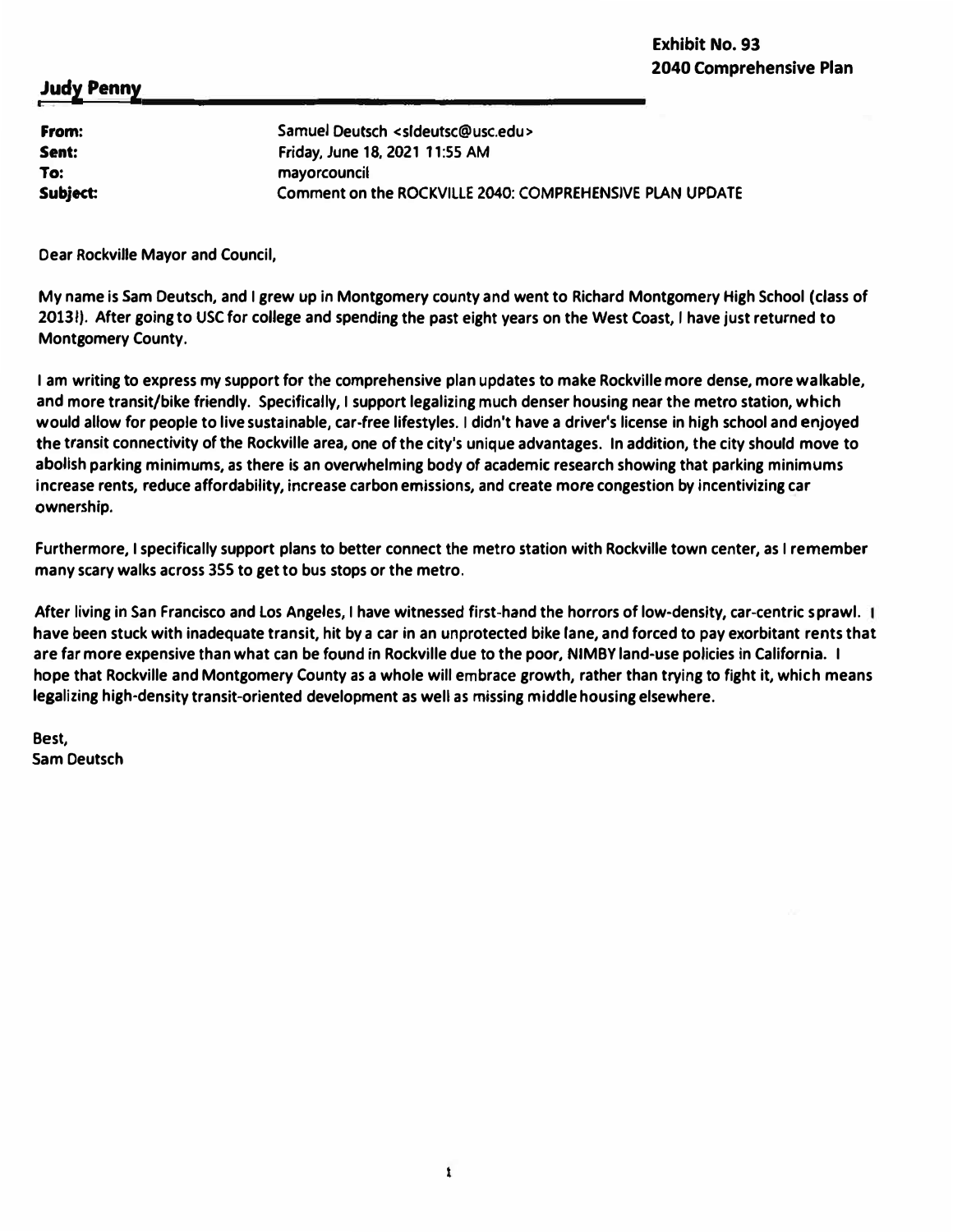**June 21, 2021** 

**Dear Madam Mayor and Rockville City Councilmembers,** 

**We write to you today, as Twinbrook community members who care about and love our neighborhood, to urge you to support the Twinbrook portion of the Draft Rockville 2040 Master Plan. We support the 2040 plan because It represents a true vision for Twinbrook. Wa ballave that It charts a course that wlll allow our unique neighborhood to realize Its potantlal well Into the future.** 

**Rockville 2040 presents a bold opportunity for us as a community to imagine what is possible for Twinbrook. We all come to the neighborhood from different places in life: from neighbors who have lived here many decades to neighbors who have just moved here. Some of us rent our homes and some of us own our homes. We come from all walks of life but we have one common goal - to make Twinbrook even better not just for us but for the generations after us.** 

**We understand that Rockvllle 2040 is not a prescriptive plan but rather a set of Ideas for us to consider moving forward. We support the plan because of this fact. We would like to see more options for others to live here as we do. We would like to see more amenities and destinations within the neighborhood that are easily accessible. We desire to be reconnected with the rest of the city. We want anyone living here or visiting here to be able to safely traverse the streets and sidewalks without fear of Injury or worse. We would like to see our Metro station designed in an inviting and welcoming way. In essence, we want to see a neighborhood that is functional as well as visually pleasing and engaging - and this plan brings us one step closer to that. We look**  forward to working together to implement this plan in the best way possible over the coming **decades.** 

**We have attended the workshop sessions on the Twinbrook portion of the Rockville 2040 plan. If we were unable to do so, we passed along questions and comments to our community association. Some of us heard directly from the City at our community association meetings.**  The draft plan before you is reflective of our community's input and sincere wishes, and we **hope that you respect and honor this.** 

**Twinbrook was built in the post-WWII era as a place that returning soldiers and their families could call home. Much of our infrastructure and housing reflects this fact. However, we are living in a modem era with endless options and opportunities to create an environmentally friendly community that is welcoming and sustainable for all. Let's update our community's master plan to reflect this.** 

**Sincerely,** 

**Alan Bowser, Deerfield Avenue Aristotle Evia, Gainsboro Road Ben Peck, Gail Avenue Benjamin Holmes, Grandin Avenue**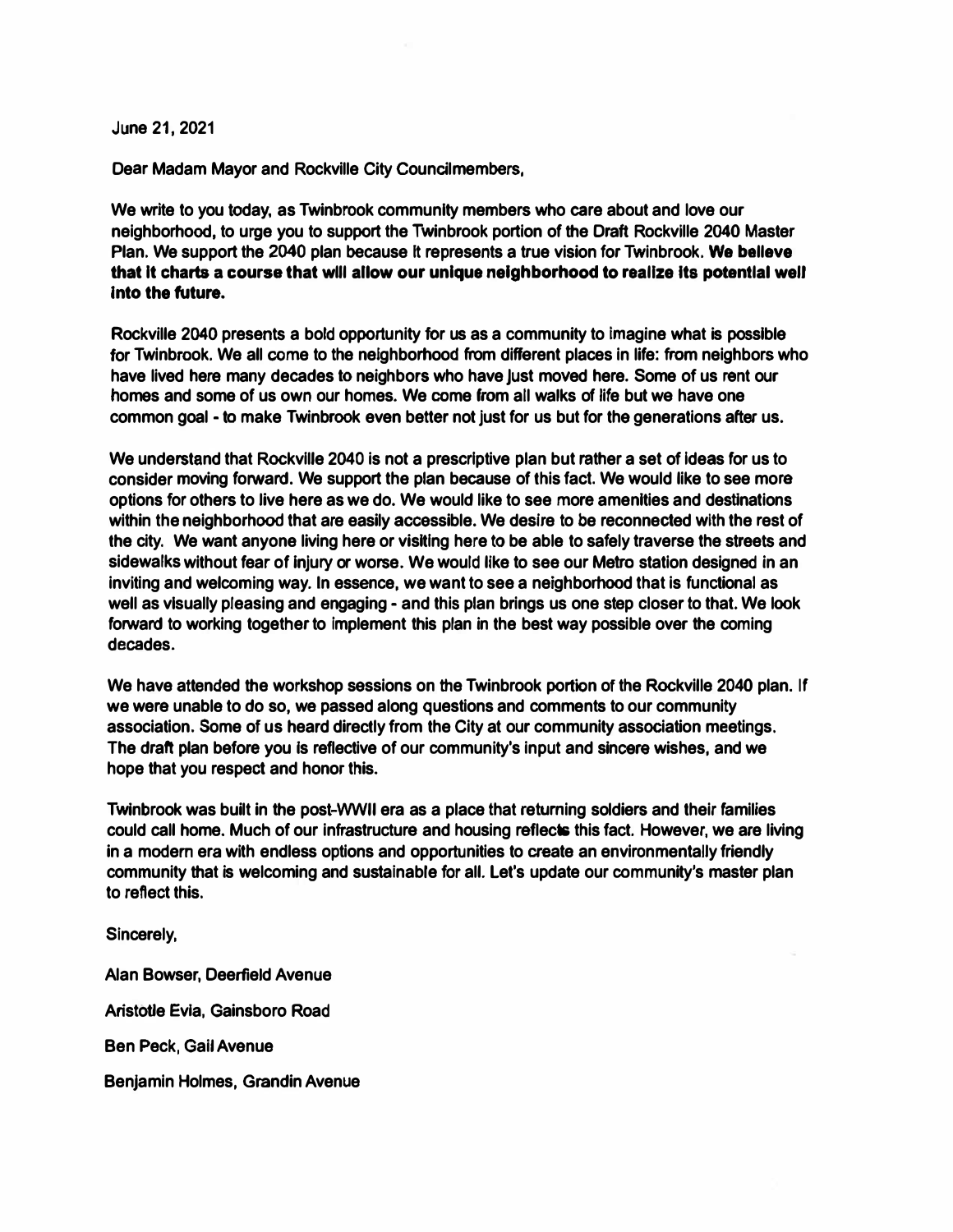**Blaise Rastello, Spaatz Place Brian Persse, Midway Avenue Brigitta Mullican, Lewis Avenue Caren Class, Marcia Lane Carol Hannaford, Wainwright Avenue Christine Manor, Grandin Avenue Clark Reed, Crawford Drive Colleen Reed, Crawford Drive Cynthia Heman, Henry Road Dave Carter, Pinneberg Avenue Debby Berlyne, Marshall Avenue Elaine Joselovitz, Lemay Road Elizabeth A Reid, Rockland Avenue Elke Herzfeld, Danfield Road Gayle Skinner, Thompson Crescent Greg Potter, Scott Ave Halley Holmes, Grandin Avenue James Cole, Deback Drive James Hedrick, Gruenther Avenue Janet Garry, Vandegrift Avenue Jasmin Ukoha, Lewis Avenue Jennifer Cohen, Gail Avenue Jennifer Khouri, Ridgway Avenue Jennifer Wood, Coral Sea Avenue Jessica Thorpe, Denfield Road Jonny Sickles, Parrish Drive Jose Ortuzar, Simmons Dr**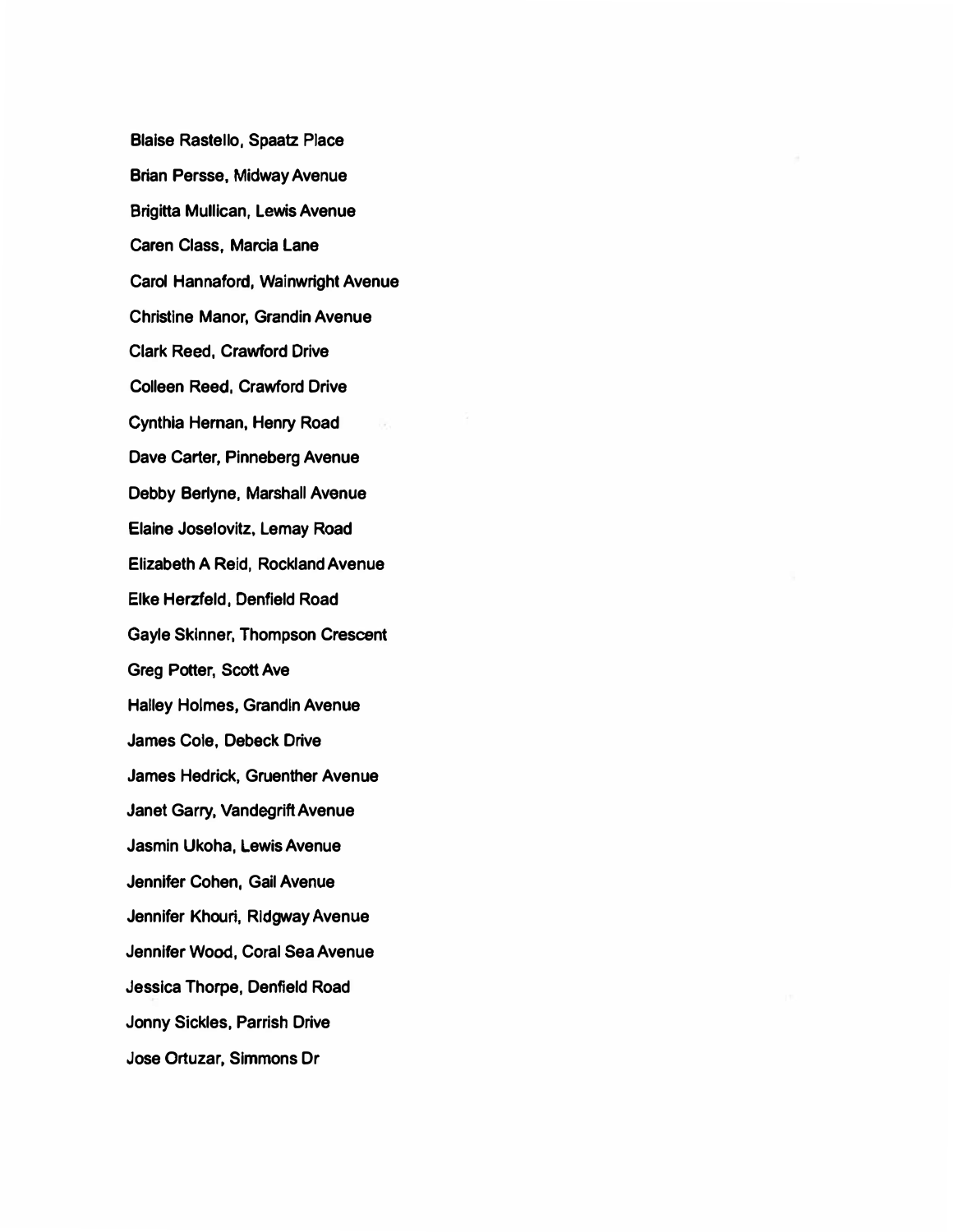**Joseph McClane, Halpine Walk Court Juliana Luke, Ardennes Avenue Julie Harrison, Thompson Crescent Julie Wallace, Agnew Drive Kayla Sickles, Parrish Drive Lindsay Clegg, Forbes Street Liz Ortuzar, Simmons Or Loren Scherbak, Wainwright Avenue Lou Kallas, Gainsboro Road Marguerite Frampton, Galnsboro Road Marissa Valeri, Midway Avenue Michael Coppersmith, Forbes Street Michael Dutka, Shetland Street Michael Ukoha, Lewis Avenue Mike Stein, Atlantic Avenue Monte Fisher, Ardennes Avenue Nancy Brantner, Galnsboro Road Nancy McLean.cooper, Debeck Drive Nathaniel Tipton, Midway Avenue Pat Kallas, Gainsboro Road Paul Westlake, Baltimore Road Rachel Hedrick, Gruenther Avenue Rolf Winch, Pumphrey Avenue Ruth Calistrat, Rockland Avenue Samantha Cole, Debeck Drive Samuel Balboa, Ring Street Sarah Pascual, Lemay Road**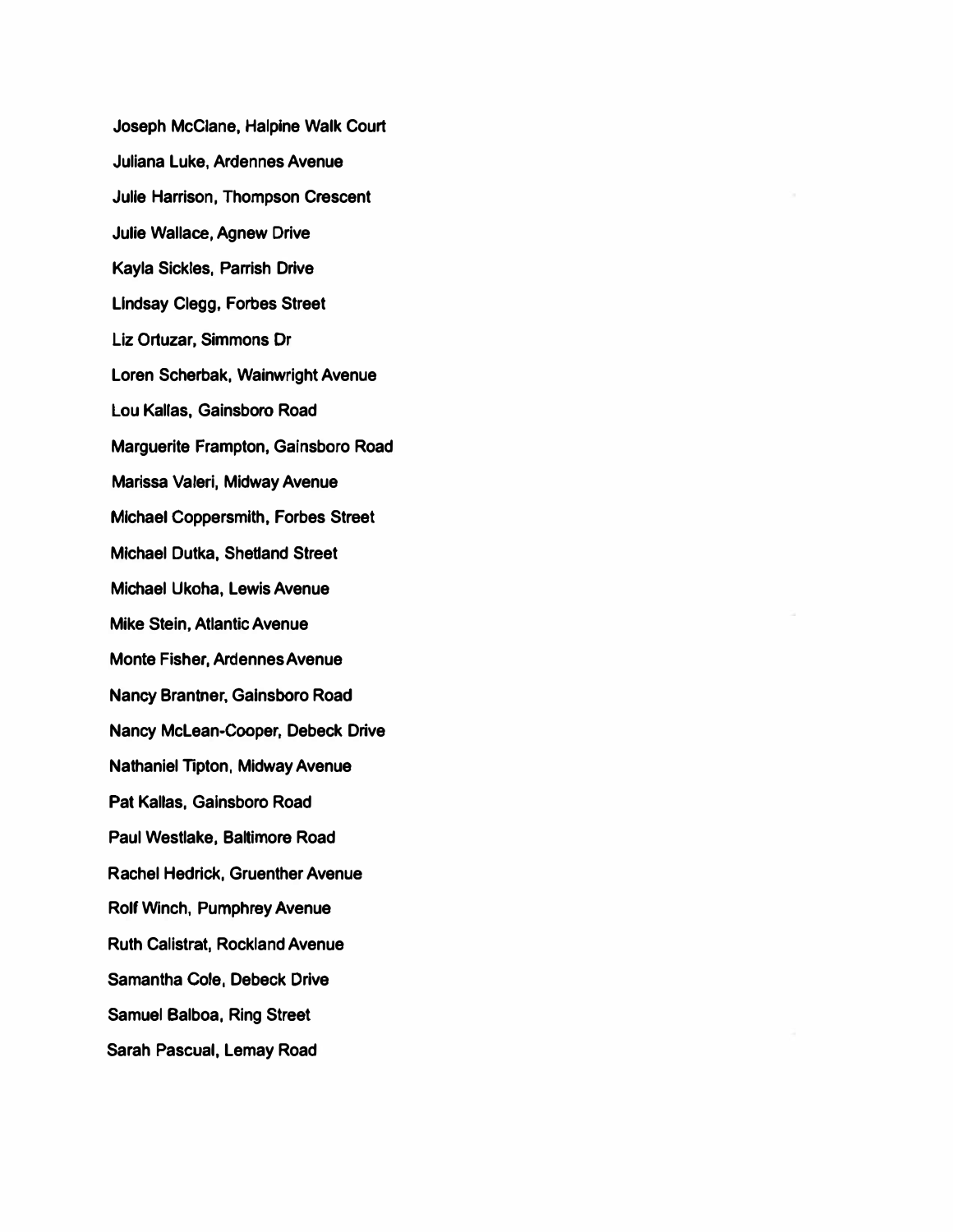**Sarah Salazar, Lemay Road Scott Baron, Henry Road Shawn Murphy, Atlantic Avenue Sonia Pruneda-Hernandez, Shetland Street Staci Wade, Atlantic Avenue Susan Adams, Paul Drive Susan Pickell, Henry Rd Susan Potter, Scott Avenue Suzanne Kapust, Lewis Avenue Tyler McClenithan, Velrs MIii Road Vincent D. Russo, DeBeck Drive Yvette Murphy, Atlantlc Avenue**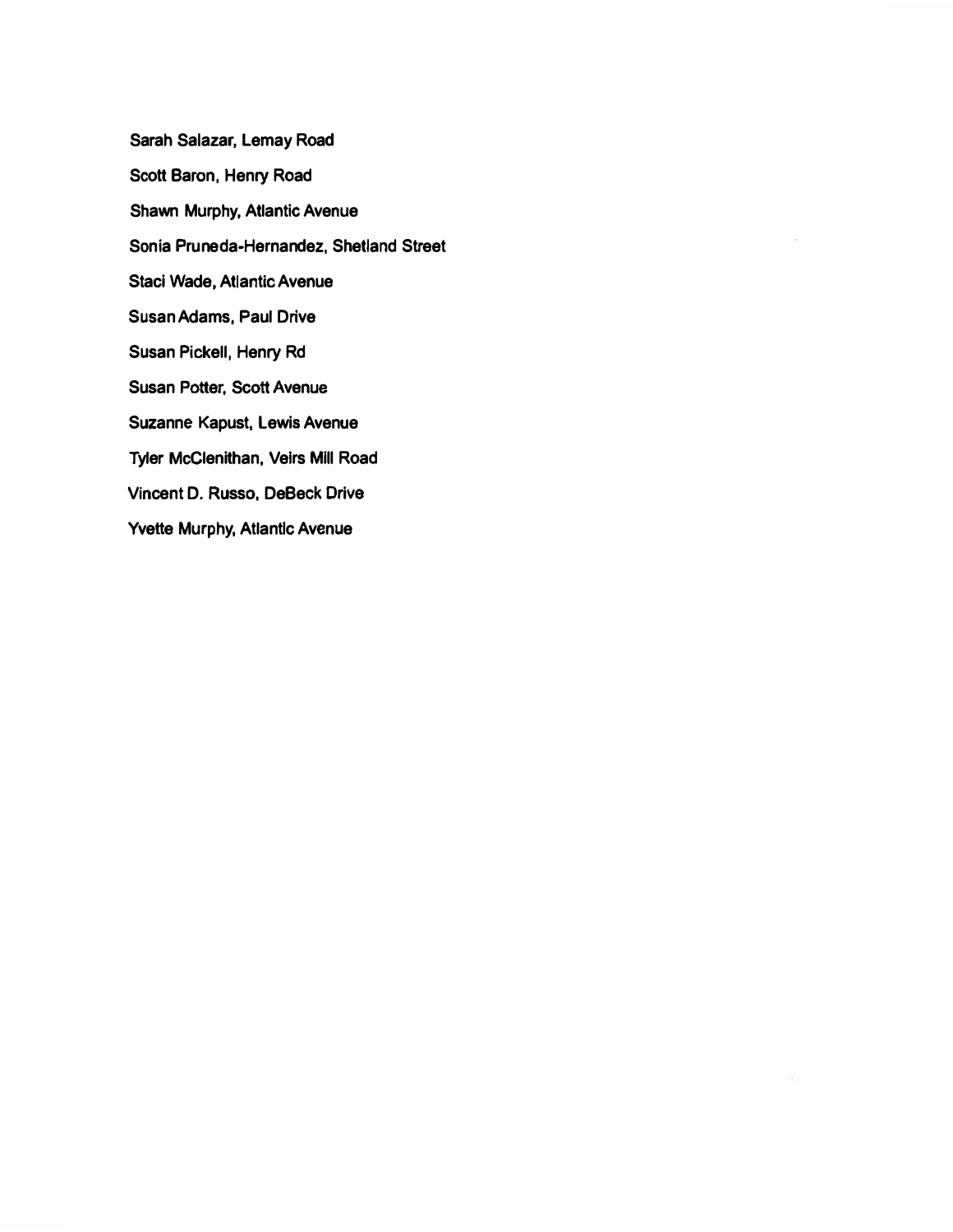**From: Sent: To: Subject:**  **Woodley Willie <williamlosttail@gmail.com> Thursday, June 17, 2021 12:49 PM mayorcouncil Redgate Park** 

**Please continue to acknowledge the unique qualities of Redgate Park. Enhance the park by planting native species. Be aware of the contemporary disease of horror vacui. Allow the good medicine of open space to be available to all Rockvilleans, young and old.** 

**Regards, William P. Clark 603 Azalea Dr, Apt** *3* **Rockville, MD 20850**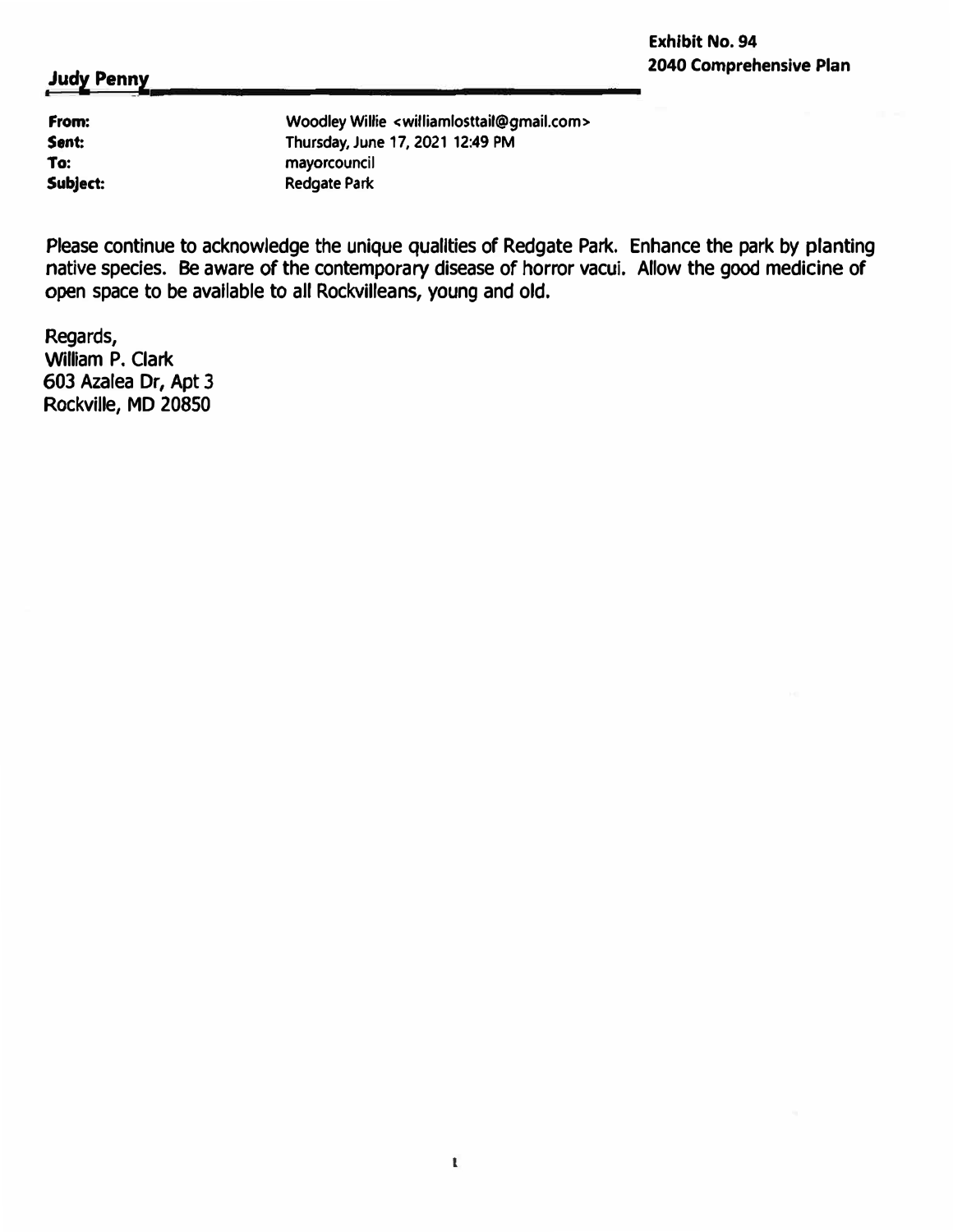**From: Sent: To: Subject:**  **Carla Dinowitz <carladinowitz@gmail.com> Wednesday, June 16, 2021 4:40 PM mayorcouncil RedGate park** 

*Thank you for keeping RedGate a park! Natural open places like RedGate Park are essential to the health and well•being of our community.* 

*As you work on the 2040 Comprehensive Plan for the City, please make sure that it includes the protection and expansion of natural green spaces and wildlife corridors, the trees in our communities, and the planting of native species.* 

*Having green spaces makes MoCo a desirable place to live. Already too many green spaces have been turned into housing or mufti.use buildings. As a beekeeper and gardener I am aware of the difference it makes for our well being and the effect on the climate is documented ... and try to use native plants in the plans if you can. Much appreciation for positive steps to keep our area liveable.* 

*Thank you,* 

*Carla Dinowitz 11921 Goya Dr., Potomac, MD*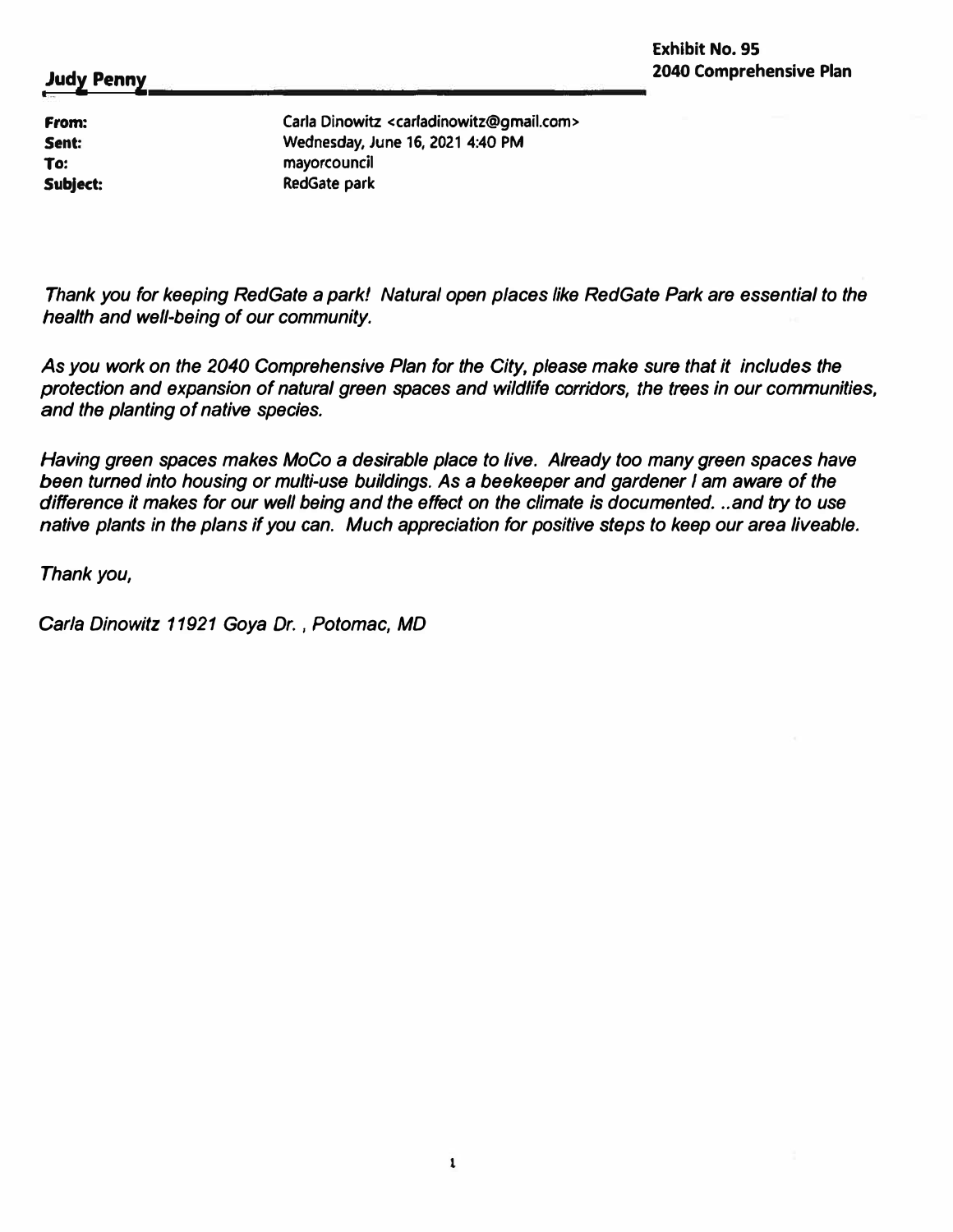**Subject:** FW: Comp Plan Update

**From:** Eugene Amegash <eamegash@gmail.com> **Sent: Monday, June 7, 2021 11:16 PM** To: mayorcouncil <mayorcouncil@rockvillemd.gov> **Subject:** Comp Plan Update

Good evening, I would like to propose that the following properties be zoned RA or RF.

17 North Street, Rockville, MD 20850 19 North Street, Rockville, MD 20850 21 North Street, Rockville, MD 20850

Thank you, Eugene A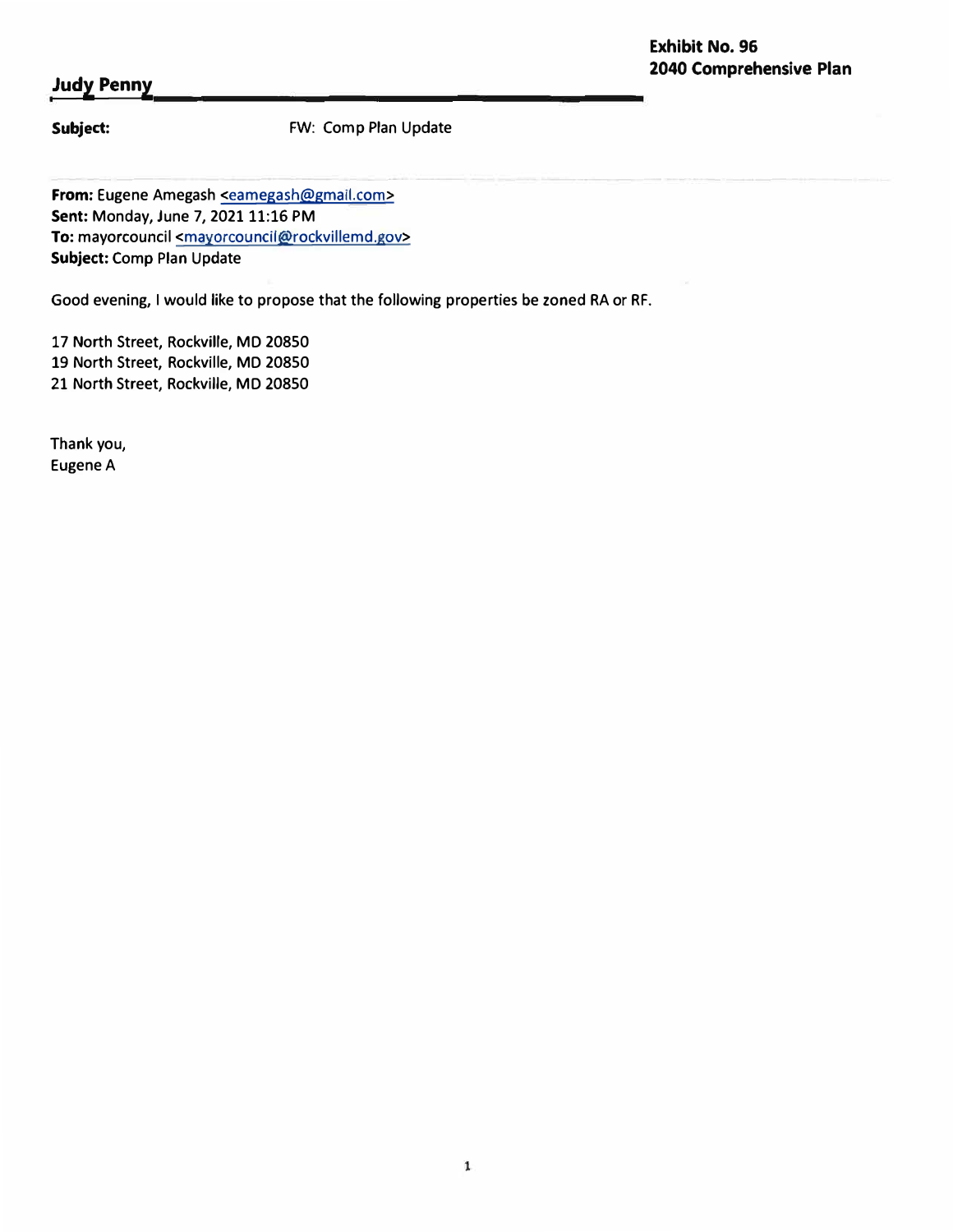| From:    | Michael Dutka < ditko86@gmail.com>                                |
|----------|-------------------------------------------------------------------|
| Sent:    | Monday, June 21, 2021 9:02 PM                                     |
| To:      | mayorcouncil; Planning Commission                                 |
| Subject: | Please support the Rockville 2040 plan as it is currently written |

I live in the Twinbrook Forest neighborhood and I support the 2040 plan as it is written now. In fact I would support even more upzoning! Please do not only upzone only half the block from viers mill to grandin, that is a surefire way to get 0 new units! Upzone the full block from Veirs Mill to Grandin! We're in the midst of a dire housing shortage. We need as much upzoning as possible!!! This is about allowing, not mandating.

Michael S. Dutka 713 Shetland St, Rockville, MD 20851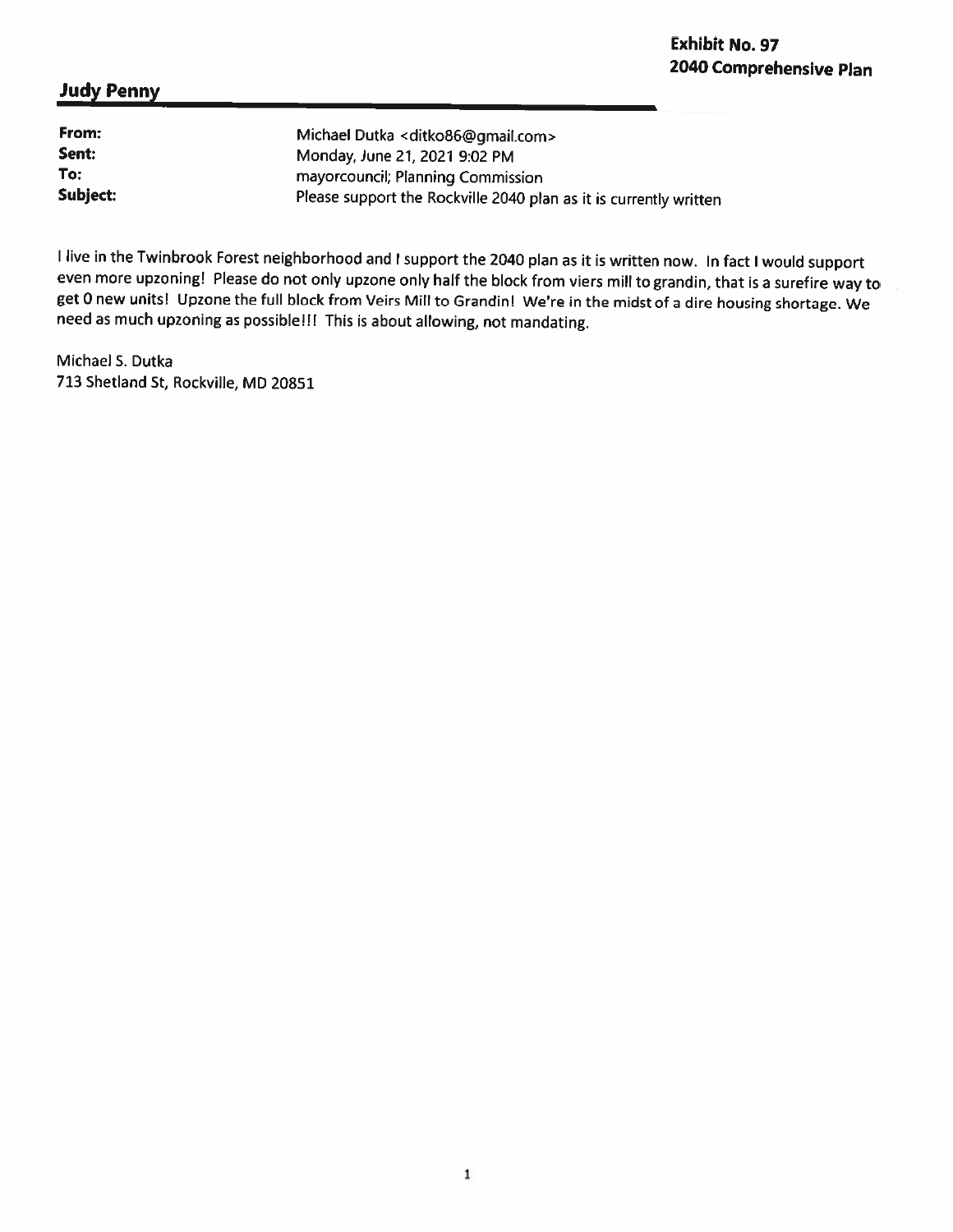# **Exhibit No. 98** 2040 Comprehensive Plan

## **Judy Penny**

Sent:

To:

Cc:

From: Natasha Hurwitz <natashahurwitz@gmail.com> Friday, June 25, 2021 5:44 PM mayorcouncil; David Levy; Andrea Gilles susan zemsky; montrose civicassociation; Natasha Hurwitz Subject: 2040 Plan - Montrose Feedback

June 24, 2021

Dear City of Rockville Mayor and Council,

We represent the Montrose Civic Association and we are delighted to provide input on the 2040 plan in regards to our Montrose Neighborhood. We spoke with David Levy and Andrea Gillis on June 21st.

Two issues are in the 2040 plan for our neighborhood. Project 1 is the community center at Montrose Park. Project 2 is the traffic in and around our neighborhood.

The neighborhood is sorely in need of a community center that is available to the residents. Currently the building is used exclusively by an early childhood program. We understand and support programs that provide quality day care. Having said that one has to recognize that in this construct residents are denied the use of the building, they are also asked not to use the playground that is appropriate for young children during certain hours. This building at one time had many programs that the neighbors took advantage of. These included exercise classes for adults, after school supervised activities for children who might otherwise be home alone, neighborhood meetings, ability to rent the space for parties and a voting location that people could walk to. The last of these is particularly poignant in midterm and local elections in that it's a hassle to get to St. Elizabeth's and that location is not convenient. We have a number of elderly who this would apply to. Our residents in many cases choose the Montrose neighborhood because of the proximity to public transportation and all would be well served if voting were to take place close to home. We implore you to provide our neighborhood with the community space that we once had.

We recognize and are pleased that the Community Center improvement is mentioned in the 2040 document; it appears to our leadership that attention should be paid sooner. Portables could work as an interim facility until serious renovations could be made. Clearly there is enough real estate in the area to expand the building or even build up. The most important thing is to make this facility accessible to the neighbors. If that is not happening perhaps you might consider taking the sign "community center" off of the facade of the building given the current usage.

The second issue is the traffic in and around our neighborhood. We have neighbors with many different opinions on left turns and cut-throughs from Montrose Road and East Jefferson Street. Some neighbors would like to be able to turn left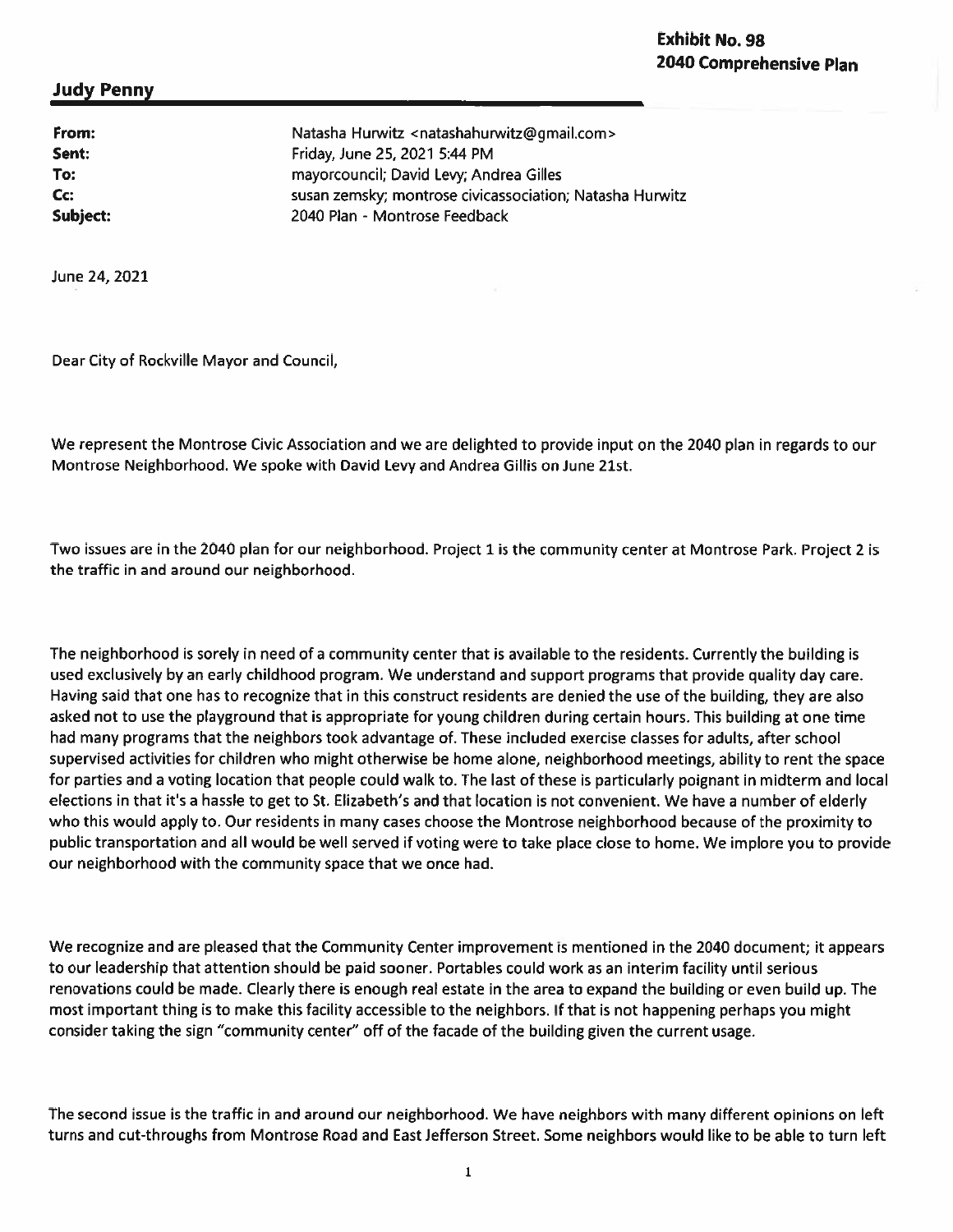into their own neighborhood. Some neighbors do not want to allow any cut-through traffic. Our neighborhood is working to gather more information from our neighbors regarding their opinions. In the meantime, we ask that you add the following sentence to the 2040 plan:

The City of Rockville will work with the Montrose neighborhood before proposing any changes to Montgomery County regarding traffic in and around the Montrose neighborhood.

Thank you for the opportunity to give feedback and we look forward to working with you on these issues addressed in the 2040 plan.

Sincerely yours,

Susan Zemsky, 1622 Martha Terrace

Natasha Hurwitz, 1708 Lorre Drive

 $\overline{\Sigma}$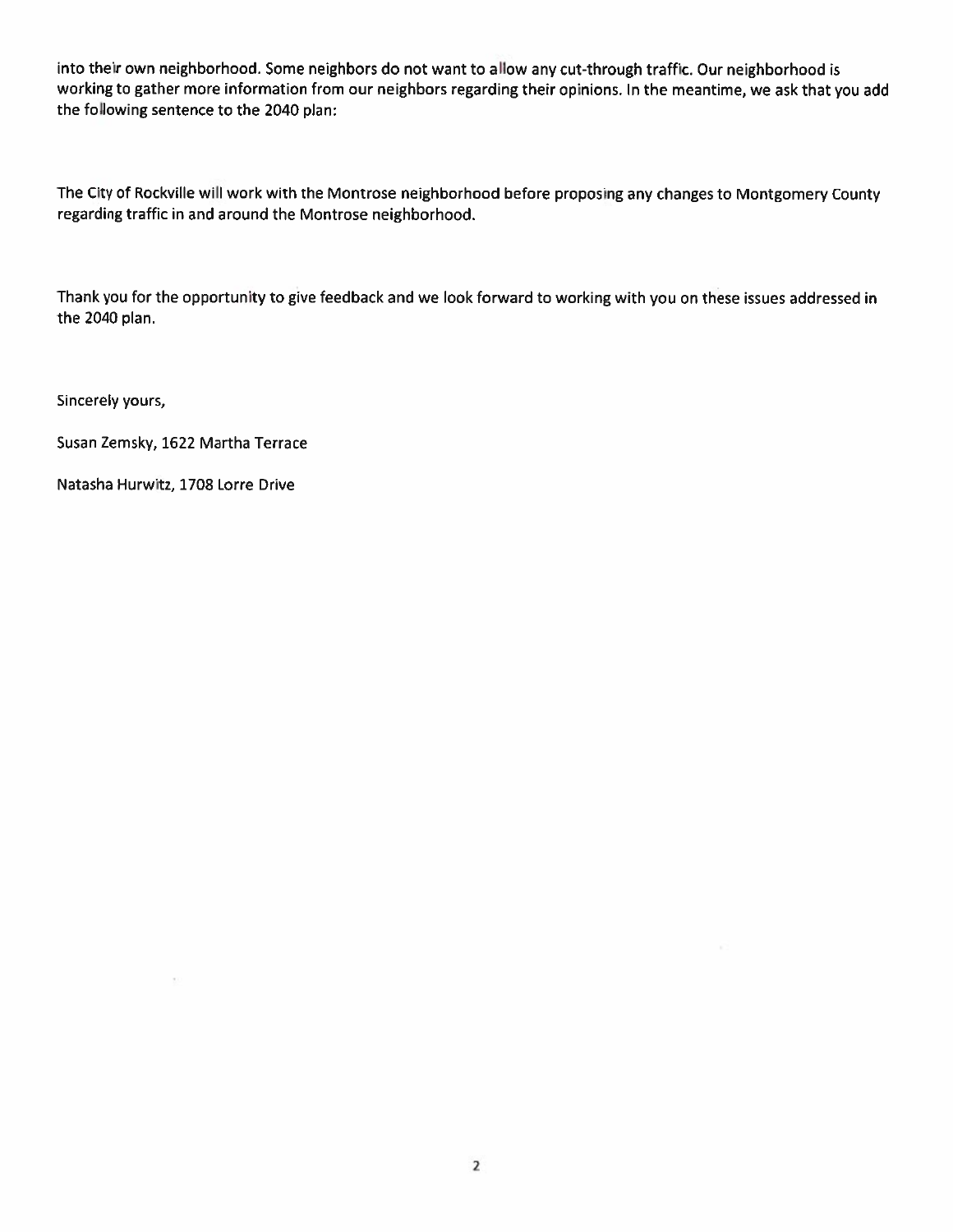## Subject:

FW: East Rockville comments of 2040 Plan

From: President ERCA <president.erca@gmail.com> Sent: Saturday, June 26, 2021 10:58 AM To: mayorcouncil <mayorcouncil@rockvillemd.gov> Subject: East Rockville comments of 2040 Plan

Dear Mayor and Council,

I am writing to reiterate East Rockville's support for the 2040 plan, specifically as it pertains to East Rockville. I would also like to apologize for the flurry of letters from East Rockville residents that were recently submitted, some of which seemed to demonstrate a poor understanding of the process that has been underway. I had reached out to the neighborhood last month, after noticing several new submitted comments suggesting that additional density and more height be added to the East Rockville section of the 2040 Plan. My concern was that if there were only new letters in favor of additional height and density to the plan, modifications might be made in that direction. My intention had been to emphasize the fact that additional density had already been addressed and captured in the Stonestreet Plan, and additional height will likely be included in the upcoming WMATA plan.

What was evident from many of the resulting letters was how easily people can get confused between these plans, and what elements we had already discussed. It was also clear that many people had largely or entirely missed the planning process, and were just now trying to understand what was going on. This was made more obvious when Andrea Gilles offered East Rockville an additional presentation on June 22<sup>nd</sup>, in which she did an excellent job of surmising all the plans we've participated in to date: the East Rockville Design Guidelines, the Stonestreet Plan, the 2040 Plan, and now the upcoming WMATA plan. At this meeting, I was struck by how many people in attendance had never participated in a single planning meeting, for any of these plans, despite the many opportunities the City had given us to learn about and offer input on these plans. I know it's impossible to reach everyone in our community, and equally unrealistic to think a plan can ever be developed that will please everyone, but I think the City has done about as good a job as anyone could hope for in terms of reaching out to its residents.

Thank you again for being so open to community feedback. I hope you're able to move the plan forward, and I'll continue to do my best to try to keep our residents informed and engaged in the process.

Sincerely,

Deborah Landau, President of East Rockville Civic Association "Lift up your eyes and look beyond the sod" -Mary Trumbo